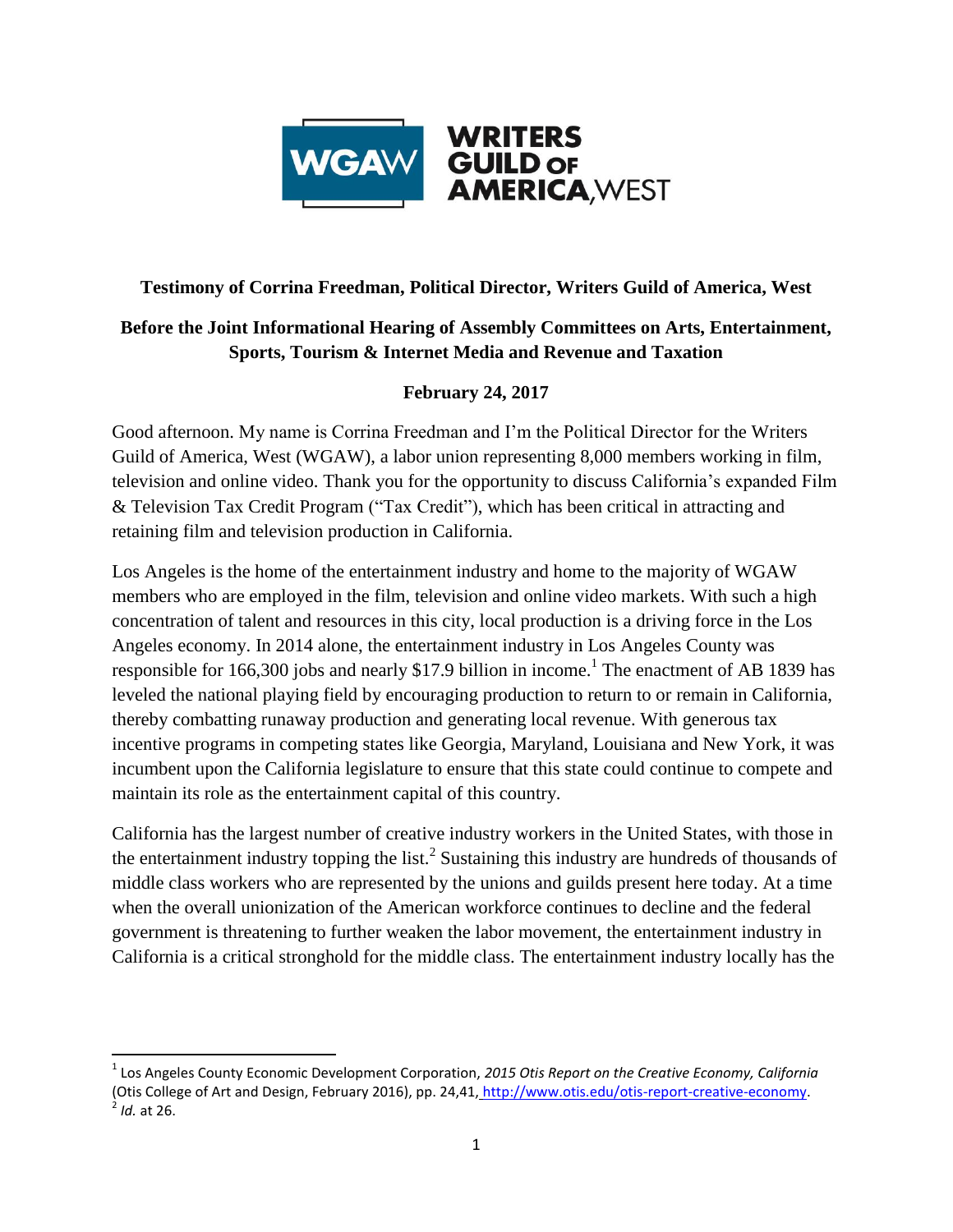highest rate of unionization of entertainment sectors elsewhere in the country.<sup>3</sup> The Tax Credit Program helps ensure the creation and protection of these well-paying union jobs, both through shorter- term employment in feature films, and longer-term employment in television production, which can often span several seasons.

The Tax Credit applies specifically to "below the line" workers and has the intended effect of both creating jobs and keeping production local. While the credit does not apply to writers, and a majority of writing rooms remain in Los Angeles even when production occurs in other locales, it is advantageous to all involved to have the writing and production in the same city. For example, the award winning show *Veep* relocated from Maryland to California as a result of the Tax Credit Program and showrunner David Mandel has said that "the California film tax credit is and was a critical component of *Veep*'s ability to shoot in LA, and was instrumental in the show's move back to California. The majority of our writers live in California with their families." Kevin Falls, showrunner of the new Fox television series *Pitch*, a show about an African American, female baseball pitcher, explained that "there's nothing like overseeing production on a lot as opposed to Skype calls and plane trips. Something always falls through the cracks when a show is shot out of town where the writers are based in LA, which can lead to an inferior product." Several other writers have credited this tax credit with allowing production of television series to film in Los Angeles, including *Rebel*, a new television series from writer and director John Singleton.

We have some anecdotal evidence that the benefits of the Tax Credit extend to the ability to hire from a diverse pool of individuals. Falls explained that keeping production of *Pitch* in Los Angeles has contributed to the hiring of a more diverse staff as compared to in other locales, because in Los Angeles he has had "more access to diverse industry workers in all departments from writers to actors, from craft service to grip and electric." Working locally has the added benefit of increased training opportunities for the writers on staff. Falls has noted that "at a time where we are trying to be more inclusive with our diversity hires and training them to matriculate up the chain of command, never has it been more important to expose them to how a show is run. It's expensive to fly writers to sets in other cities and a lot of studios frown on spending the money to do it. By shooting out of town, all writers lose a valuable part of the learning process."

The Tax Credit has had the intended effect of boosting the economy in Los Angeles, one of the most diverse cities in the country. The WGAW strongly supports the Tax Credit and we are also taking on the issue of diversity among storytellers with several of our own initiatives.

I'd like to share some of what we are doing to increase diversity in the hiring and retention of writers in the entertainment industry. The WGAW has a Diversity Department that oversees eight committees, including the American Indian Writers Committee, Asian-American Writers

 $\overline{\phantom{a}}$ 

<sup>3</sup> Patrick Adler, Chris Tilly and Trevor Thomas, , *From '15 to \$15: The State of the Unions in California and its Key Cities in 2015*, (Institute for Research on Labor and Employment, University of California, Los Angeles, September 2015), p. 24, http://www.irle.ucla.edu/publications/documents/SOU2015.pdf.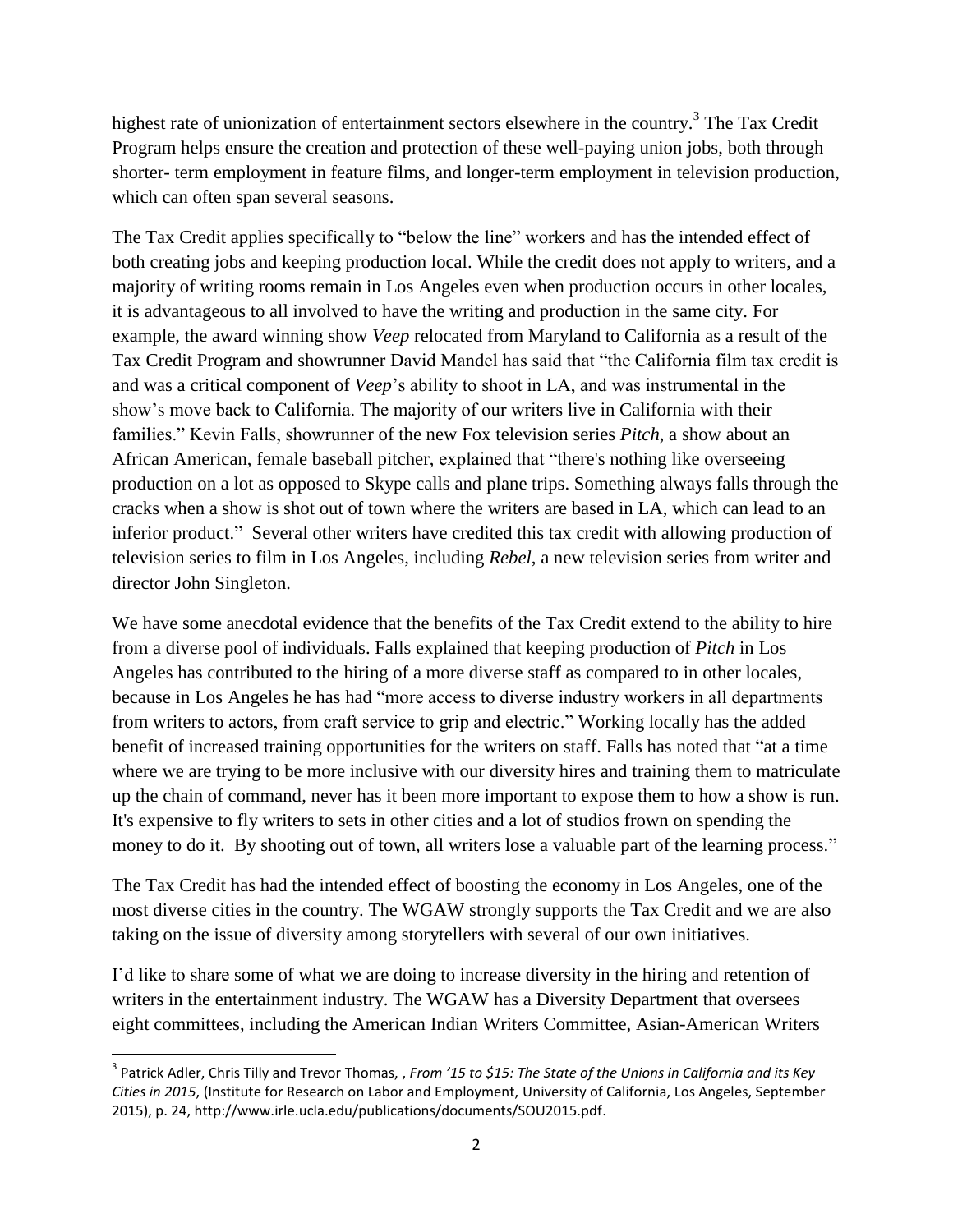Committee, Committee of Black Writers, Career Longevity Committee, Latino Writers Committee, LGBT Writers Committee, Women Writers Committee and the Writers with Disabilities Committee. These committees work with writers and collaborate with producers, studios and network executives to conduct programs and events with the goal of increasing employment opportunities and the availability of writing assignments for diverse writers.

Beyond individual projects of the eight diversity committees, the WGAW has institutional programs designed to increase opportunities for diverse writers at all stages of their careers, starting with the "Staff Writer Bootcamp." Launched in 2014, the "Bootcamp" is a one day seminar designed to give first time Staff Writers, which is the entry level position for television writers, a crash course in the skills necessary for success. For diverse writers this course continues with a second day-long seminar titled "Hungry and Diverse," which specifically brings ethnically diverse writers together to learn from panelists who share their stories about being a diverse writer and sustaining a writing career.

For mid-level writers the Guild launched the Feature Writer and TV Writer Access Projects. The Feature Writer Access Project, which began in 2012, seeks to identify outstanding diverse writers and makes their scripts available to entertainment industry decision-makers, including producers, studio executives, agents and managers to help raise their profile and generate potential employment. To date, the Feature Writer Access Project has recognized 24 writers. The TV Writer Access Project is a peer judging program designed to identify excellent diverse writers with television experience and to provide a resource for accessing their work to showrunners, industry executives, agents and managers. The TV Writer Access Project has recognized 110 writers since its inception in 2009.

For senior-level writer-producers, the Guild's Showrunner Training Program conducted in partnership with the Alliance of Motion Picture and Television Producers, is designed to train writers to be successful showrunners, and includes diversity in episodic television in the curriculum and invites representatives from the DGA and SAG-AFTRA to participate.

The Guild also has a Diversity Advisory Group that is headed by Shonda Rhimes and Glen Mazzara. This Group helps strategize on the Guild's ongoing effort to enhance employment opportunities for diverse writers.

The WGAW also commissions a biannual "Hollywood Writers Report," written by Dr. Darnell Hunt, Director of the Bunche Center at UCLA and Professor of Sociology and African American Studies. These reports examine employment and earnings trends for writers in Hollywood and specifically examine the state of minority, women and older writers who traditionally have been underemployed in the industry as compared to their male, white and younger counterparts. The 2016 Hollywood Writers Report revealed trends among women and minority writers that